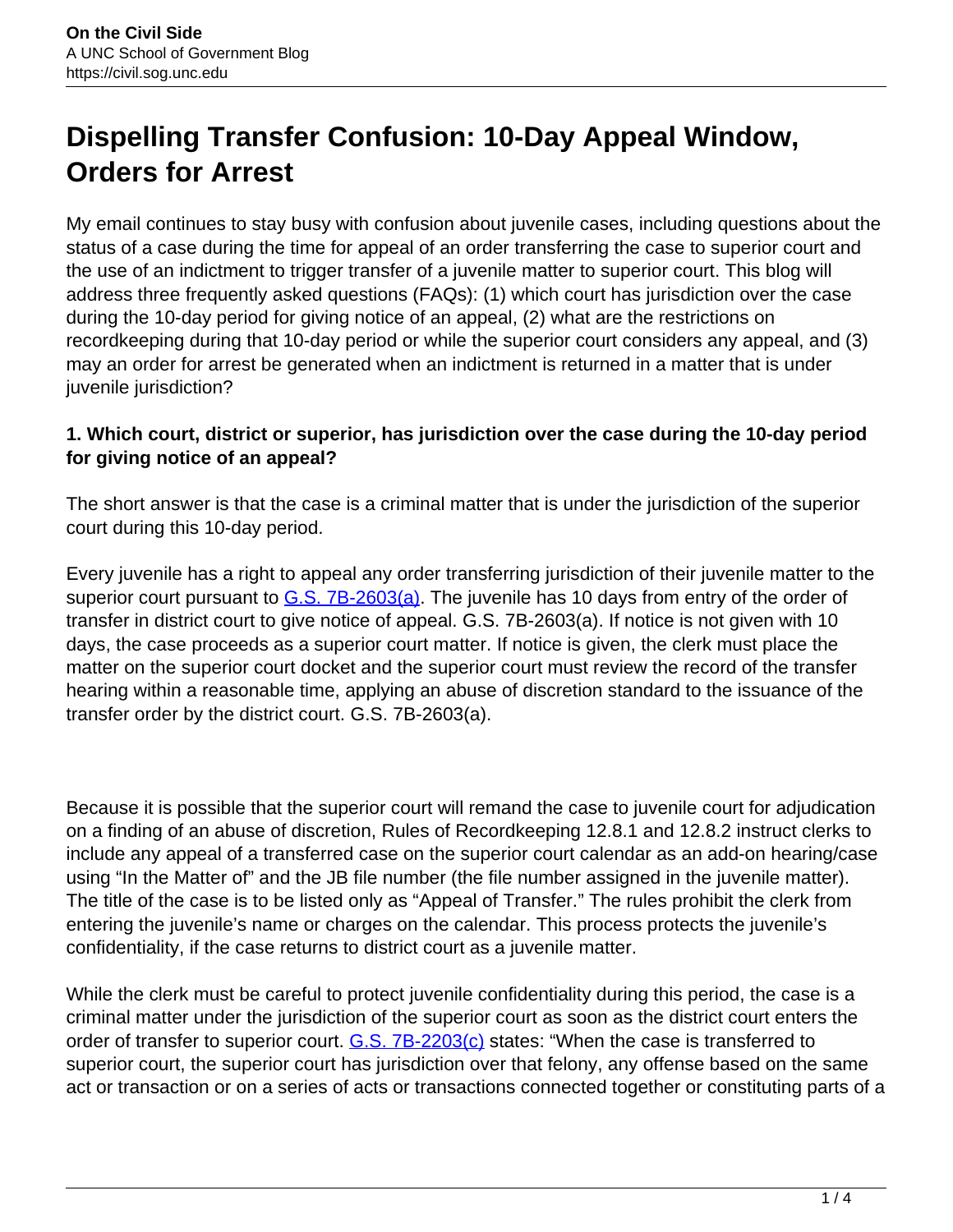single scheme or plan of that felony, and any greater or lesser included offense of that felony." The statute does not provide any lag time in superior court jurisdiction.

In addition, G.S. 7B-2204 states that "[o]nce the order of transfer has been entered, the juvenile has the right to pretrial release as provided in G.S. 15A-533 and G.S. 15A-534." This provision indicates that the criminal procedure related to pretrial release applies once the order of transfer is entered by the district court. The transfer order shifts the case out of the juvenile jurisdiction of the district court and into the criminal jurisdiction of the superior court.

There are several practical implications that stem from criminal, superior court jurisdiction over cases during the appeal period. For example, if conditions of pretrial release need to be revisited during this time, that issue should be heard by the superior court. If the youth violates a condition of pretrial release and needs to be apprehended by law enforcement during this time, criminal procedure provides the appropriate process (although the place of confinement for any youth under age 18 remains juvenile detention, as discussed below). If there is a change of attorney during this timeframe, the rules related to appointment of counsel in criminal matters apply.

## **2. What are the restrictions on recordkeeping during the 10-day period for giving notice of an appeal or while the court considers any appeal?**

Rules of Recordkeeping 12.8.1 and 12.8.2 instruct clerks not to enter the case into the ACIS system before resolution of the appeal of a transferred case. This is another safeguard built into the Rules of Recordkeeping to maintain the confidentiality of a juvenile matter should the case be remanded to district court.

At the same time, as discussed above, the case is a criminal matter following entry of the transfer order. This means that any forms used in the case after the transfer order is entered must be criminal forms. Those forms use a CRS number. For example, G.S. 7B-2204(a) states that the youth has a right to pretrial release once the order of transfer has been entered. Because this right attaches immediately after the transfer order is entered and it is nested in the Juvenile Code, the district court should determine any needed conditions of pretrial release after the district court orders the case transferred. Form AOC-CR-922, "Release Order For Juvenile Transferred To Superior Court For Trial," should be used to issue that order. As a criminal form, that form should use a CRS number and not the JB number assigned to the juvenile matter. The CRS number can, and should, be manually generated for use in the case once transfer is ordered. If an indictment is used to trigger transfer of the case (allowed for Class A – G felonies alleged to have been committed at ages 16 and 17 per  $G.S.$  7B-2200.5(a)(1)), the CRS number may be needed for the indictment process. Again, that number can, and should, be manually generated.

It is also important to note that any criminal paperwork that is generated following transfer to superior court should be held in a secure location, such as a locked cabinet, during the 10-day period to give notice of appeal and during the pendency of any appeal. Keeping the paper file that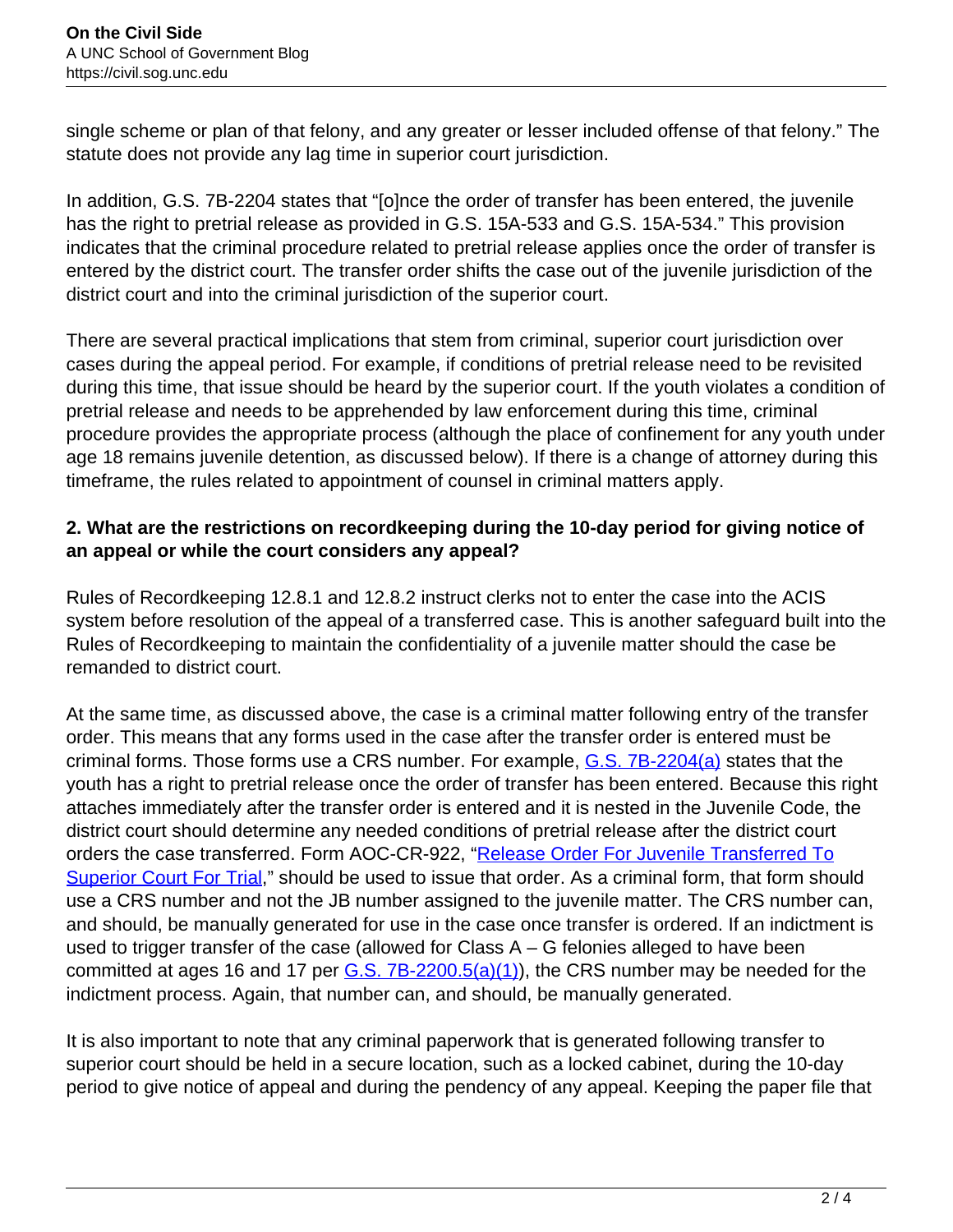is created during this time out of public view is another protection of confidentiality, should the case be remanded to district court as a juvenile matter.

### **3. Should an order for arrest be generated when an indictment is returned in a matter that is under juvenile jurisdiction?**

The short answer is no.

In some jurisdictions it is standard practice to generate an order for arrest when an indictment is returned. However, this should not be the practice in cases that are under juvenile jurisdiction at the time of indictment. While the return of an indictment alleging a Class A – G felony committed at age 16 or 17 provides the basis for an automatic transfer of the case to superior court pursuant to G.S. 7B-2200.5(a)(1), the matter does not actually fall under superior court jurisdiction until the district court enters an order to transfer the case. The case is still a juvenile matter at the time that the indictment is returned.

The sequence of events is: (1) the indictment is returned, (2) the district court finds that an indictment that meets the criteria in G.S. 7B-2200.5(a)(1) has been returned, (3) the district court orders the case transferred to superior court, and (4) any needed conditions of pretrial release are ordered. If an order for arrest is issued upon indictment and before transfer, it cannot be executed because the case is still a juvenile matter. The issue of pretrial release is initially determined by the district court once the district court finds the indictment is an appropriate basis for transfer to superior court.

Form **AOC-CR-215, "Notice Of Return Of Bill Of Indictment"** was updated in 2019 to reflect this legal reality. The following note was added to the certificate of notice section on the form

NOTE TO COURT: An Order for Arrest shall not be issued for an indicted juvenile whose case began in juvenile court and for which the district court has not yet entered an order for transfer to superior court pursuant to G.S. 7B-2200 or G.S. 7B-2200.5(a)(1).

An Order for Arrest may be issued for a juvenile indicted and subject to adult criminal court jurisdiction:

? pursuant to G.S. 7B-1501(7)b. (indicted for Chapter 20 motor vehicle offense).

? pursuant to G.S. 7B-1604(b) (i.e., the 'once an adult, always an adult' rule), based on a prior criminal conviction as an adult for

- (i) any felony or
- (ii) any non-motor vehicle misdemeanor or